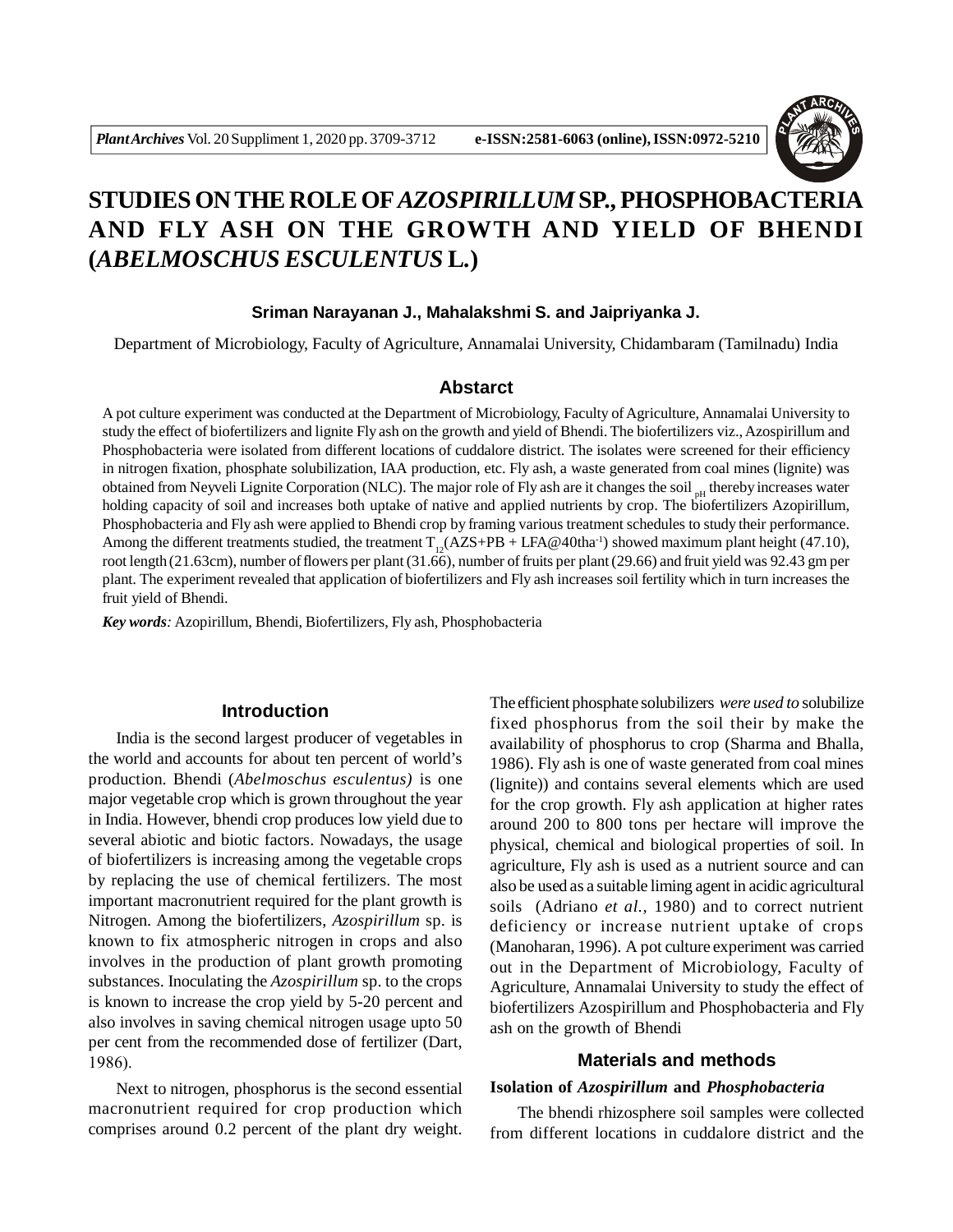collected soil samples were used for the isolation of *Azospirillum* and *Phosphobacteria.* NFB and Pikovskaya medium were used to isolate Azospirillum and PHOSPHOBACTERIA respectively. The isolates were studied for their characterization and efficiency. The isolates and lignite fly ash were inoculated to the crop with different treatments. The experimental design was CRD. The treatment details are:

| <b>Treatment</b>    | <b>Treatment details</b>                      |
|---------------------|-----------------------------------------------|
| т                   | Control                                       |
| $T_{2}$             | <b>AZS</b>                                    |
| $T_{\rm a}$         | <b>PB</b>                                     |
| $T_{\rm A}$         | $AZS + PB$                                    |
| T.                  | LFA $@$ 20 t ha <sup>-1</sup>                 |
| $\overline{T}_6$    | LFA @ $40t$ ha <sup>-1</sup>                  |
| T.                  | $AZS + LFA @ 20tha^{-1}$                      |
| $T_{\rm g}$         | $AZS + LFA \omega 40$ t ha <sup>-1</sup>      |
| $T_{\rm o}$         | $PB + LFA \omega 20$ t ha <sup>-1</sup>       |
| $\tilde{T}_{10}$    | $PB + LFA \omega 40$ tha <sup>-1</sup>        |
| $\overline{T}_{11}$ | $AZS + PB + LFA \omega 20$ t ha <sup>-1</sup> |
| т<br>12             | $AZS + PB + LFA \omega 40$ t ha <sup>-1</sup> |

AZS – *Azospirillum,* PB -*Phosphobacteria,* LFA- Lignite Fly Ash

Nitrogen, phosphorus and potassium were applied @ 40: 50: 30kgha-1 for all the treatments including control (absolute).

#### **Biometric Observations**

The plant growth parameters such as plant height, root length, number of flowers per plant, number of fruits per plant, fruit yield, dry matter production of the crop and also the nutrient uptake such as NPK and NPK content were observed from these treatments at 30, 60 and 90 DAS.

#### **Results**

# **Effect of** *Azospirillum , P***hosphobacteria and Fly ash on plant height and root length of Bhendi**

In the experimental study, among the all treatments, the maximum plant height and root length was recorded maximum on 90<sup>th</sup> day in the treatment  $T_{12}$  (47.10cm) (21.63cm) followed by the treatment  $T_{11}$  (45.36cm) (19.66cm). The minimum plant height and root length was recorded in the treatment  $T_1$  control (33.20 cm) (15.93cm). The data pertaining to plant height and root length were presented on Table 1.

# **Effect of** *Azospirillum, Phosphobacteria* **and Fly ash on number of flowers plant-1, number of fruits plant-1 and yield of Bhendi.**

In the experimental study, among the treatments, the maximum number of flowers per plant, number of fruits per plant and were recorded on the treatment  $T_{12}$ (31.66) (29.66) and (92.43gm/pt) followed by the treatment  $T_{11}$  (29.33) (27.33) and (89.70gm/pt). The minimum number of flowers plant<sup>-1</sup>, number of fruits plant-<sup>1</sup> and yield on bhendi recorded in the  $T_1$ control (17.33) (14.66) and (80.33gm/pt). These data were presented on the Table 2.

# **Effect of** *Azospirillum, Phosphobacteria* **and Fly ash on dry matter production plant-1 of Bhendi.**

In the experimental study, among the treatments, the dry matter production of bhendi was recorded maximum on 90<sup>th</sup> day for the treatment T<sub>12</sub> (19.00 gm plant<sup>-1</sup>) followed by the treatment  $T_{11}$  (18.79 gm plant<sup>-1</sup>). The minimum number of flowers plant<sup>-1</sup>, number of fruits plant-<sup>1</sup> and yield on bhendi recorded in the  $T_1$ control (10.75 gm plant-1). These data were presented on the Table 3.

# **Effect of** *Azospirillum, Phosphobacteria* **and Fly ash on N, P and K uptake of Bhendi.**

The nitrogen, phosphorus and potassium uptake by bhendi are presented in Table 4.

The uptake of nitrogen has been ranged from 39.24 to 47.00 kg ha<sup>-1</sup>. Maximum uptake of N  $(46.22 \text{ kg ha}^{-1})$ was recorded in the treatment  $T_{12}$  -AZS + PB + LFA@40 t ha<sup>-1</sup> which was followed by  $T_{11} - AZS + PB + LFA \&$ 

|                                                       | Plant height (cm) |       | Root length (cm) |                   |       |       |
|-------------------------------------------------------|-------------------|-------|------------------|-------------------|-------|-------|
| <b>Treatments</b>                                     | Days after sowing |       |                  | Days after sowing |       |       |
|                                                       | 30                | 60    | 90               | 30                | 60    | 90    |
| $T_{1}$ -Control                                      | 12.20             | 22.63 | 33.20            | 9.16              | 12.36 | 15.93 |
| $T_{2} - AZS$                                         | 13.83             | 28.30 | 38.23            | 10.53             | 13.23 | 17.43 |
| $T_{3}-PB$                                            | 13.43             | 27.33 | 37.26            | 10.16             | 13.06 | 17.03 |
| $T_{4} - AZS + PB$                                    | 14.13             | 29.26 | 39.30            | 11.06             | 13.53 | 17.70 |
| $T_s - LFA@20t$ ha <sup>-1</sup>                      | 12.83             | 24.66 | 35.50            | 9.36              | 12.56 | 16.66 |
| $T_c$ - LFA @ 40 t ha <sup>-1</sup>                   | 13.03             | 26.53 | 36.13            | 9.73              | 12.83 | 16.89 |
| $T_7 - AZS + LFA$<br>$@20$ tha <sup>-1</sup>          | 15.16             | 32.76 | 43.26            | 12.03             | 14.26 | 18.33 |
| $T_{8} - AZS + LFA$<br>$@40$ t ha <sup>-1</sup>       | 15.60             | 33.63 | 44.13            | 12.43             | 14.70 | 18.80 |
| $T_q - PB + LFA$<br>@ 20 t ha <sup>-1</sup>           | 14.33             | 30.23 | 40.46            | 11.16             | 13.70 | 17.96 |
| $T_{10} - PB + LFA$<br>@ 40 t ha <sup>-1</sup>        | 14.66             | 31.53 | 41.33            | 11.66             | 14.00 | 18.00 |
| $T_{11}$ –AZS + PB +<br>LFA @ 20 ha <sup>-1</sup>     | 16.43             | 34.26 | 45.36            | 12.90             | 15.26 | 19.66 |
| $T_{12} - AZS + PB +$<br>LFA $@40$ t ha <sup>-1</sup> | 17.33             | 36.30 | 47.10            | 14.40             | 17.26 | 21.63 |
| <b>SED</b>                                            | 0.15              | 0.16  | 0.18             | 0.16              | 0.10  | 0.15  |
| $CD (p=0.05)$                                         | 0.30              | 0.32  | 0.36             | 0.32              | 0.21  | 0.31  |

**Table 1:** Plant height and root length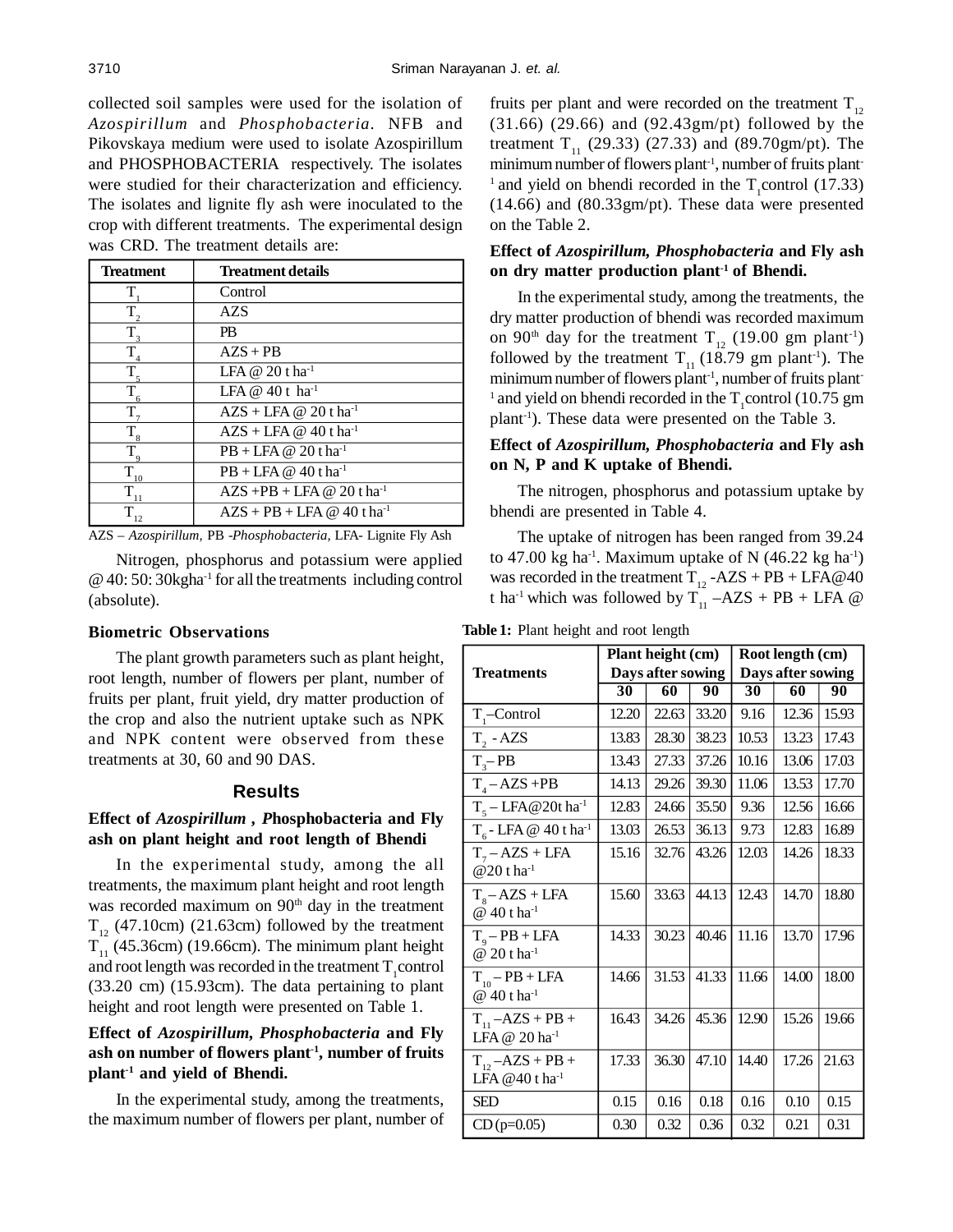| <b>Treatments</b>                               | No. of<br>flowers<br>plant <sup>-1</sup><br><b>30 DAS</b> | No. of<br>fruits<br>plant <sup>1</sup><br><b>60 DAS</b> | Yield<br>(gm/pt)<br><b>90 DAS</b> |
|-------------------------------------------------|-----------------------------------------------------------|---------------------------------------------------------|-----------------------------------|
| $T_1$ – Control                                 | 17.00                                                     | 14.33                                                   | 80.33                             |
| $T_{2}$ AZS                                     | 22.66                                                     | 19.66                                                   | 85.66                             |
| $T_{3}-PB$                                      | 21.66                                                     | 18.66                                                   | 85.78                             |
| $T_A - AZS + PB$                                | 24.00                                                     | 18.00                                                   | 86.14                             |
| $T_5 - LFA @ 20$ t ha <sup>-1</sup>             | 19.33                                                     | 16.33                                                   | 83.60                             |
| $T_c$ – LFA @ 40 t ha <sup>-1</sup>             | 21.00                                                     | 18.00                                                   | 83.65                             |
| $T7 - AZS + LFA @ 20 tha-1$                     | 27.00                                                     | 25.33                                                   | 87.06                             |
| $T_s$ - AZS + LFA @40 t ha <sup>-1</sup>        | 28.66                                                     | 26.00                                                   | 87.70                             |
| $T_0$ - PB + LFA @ 20 t ha <sup>-1</sup>        | 25.66                                                     | 23.00                                                   | 86.48                             |
| $T_{10}$ - PB + LFA @40 t ha <sup>-1</sup>      | 26.33                                                     | 24.33                                                   | 86.15                             |
| $T_{11}$ - AZS +PB+ LFA @ 20 t ha <sup>-1</sup> | 29.33                                                     | 27.33                                                   | 89.70                             |
| $T_{12}$ - AZS +PB+ LFA @40 t ha <sup>-1</sup>  | 32.33                                                     | 30.66                                                   | 92.17                             |
| <b>SED</b>                                      | 0.28                                                      | 0.29                                                    | 0.13                              |
| $CD (p=0.05)$                                   | 0.56                                                      | 0.58                                                    | 0.26                              |

**Table 2:** *Azospirillum, Phosphobacteria* and Fly ash on number of flowers plant, number of fruits plant and yield of Bhendi.

| Table 3: Effect of Azospirillum, Phosphobacteria and Fly ash |  |  |
|--------------------------------------------------------------|--|--|
| on dry matter production plant <sup>1</sup> of Bhendi.       |  |  |

|                                                 | Dry matter production (gm/pt) |      |       |  |
|-------------------------------------------------|-------------------------------|------|-------|--|
| <b>Treatments</b>                               | Days after sowing             |      |       |  |
|                                                 | 30                            | 60   | 90    |  |
| T. - Control                                    | 1.24                          | 3.16 | 10.75 |  |
| $\overline{T, -AZS}$                            | 1.86                          | 4.15 | 13.43 |  |
| $\overline{T_{2}}$ - PB                         | 1.60                          | 3.95 | 12.54 |  |
| $T - AZS + PB$                                  | 2.07                          | 4.55 | 15.38 |  |
| $T_c$ - LFA @ 20t ha <sup>1</sup>               | 1.36                          | 3.49 | 10.32 |  |
| $T - LFA @ 40$ tha <sup>1</sup>                 | 1.43                          | 3.72 | 11.26 |  |
| $T_a$ -AZS + LFA@ 20 t ha <sup>-1</sup>         | 3.20                          | 5.73 | 17.03 |  |
| $T_{\circ}$ - AZS + LFA @ 40 t ha <sup>-1</sup> | 3.80                          | 6.12 | 17.90 |  |
| $T_0$ - PB + LFA @ 20 t ha <sup>-1</sup>        | 2.50                          | 4.97 | 16.58 |  |
| $T_{10}$ - PB + LFA @ 40 t ha <sup>-1</sup>     | 2.85                          | 5.42 | 16.68 |  |
| $T_{11}$ -AZS + PB + LFA                        | 4.62                          | 6.51 | 18.79 |  |
| $@ 20 \text{ ha}^{-1}$                          |                               |      |       |  |
| $T_{12}$ -AZS + PB + LFA                        | 5.37                          | 7.84 | 19.00 |  |
| $@40$ t ha <sup>-1</sup>                        |                               |      |       |  |
| SED                                             | 0.11                          | 0.17 | 0.10  |  |
| $CD$ (p=0.05)                                   | 0.23                          | 0.34 | 0.32  |  |

 $20$  ha<sup>-1</sup> (45.68 kg ha<sup>-1</sup>). Minimum uptake of 'N' was recorded in  $T_1$  control (39.24 kg ha<sup>-1</sup>).

The uptake of phosphorus has been ranged from 9.37 to 15.78 kg ha<sup>-1</sup>. Maximum uptake of 'P' was recorded in the treatment  $T_1$  -AZS + PB + LFA@40 t ha<sup>-1</sup> (14.78) kg ha<sup>-1</sup>) which was followed by  $T_{11} - AZS + PB + LFA$  $@ 20$  ha<sup>-1</sup> (13.83 kg ha<sup>-1</sup>). Minimum uptake of 'P' was recorded in  $T_1$  control (9.36 kg ha<sup>-1</sup>).

The uptake of potassium has been ranged from 42.15 to 52.63 kg ha<sup>-1</sup>. Maximum uptake of 'K' was recorded in the treatment  $T_{12}$  AZS + PB + LFA@40 t ha<sup>-1</sup> (50.63)

**Table 4:** Effect of *Azospirillum, Phosphobacteria* and Fly ash on N, P and K uptake of Bhendi.

|                                            | N uptake    | Puptake                | <b>Kuptake</b>     |
|--------------------------------------------|-------------|------------------------|--------------------|
| <b>Treatments</b>                          | $(kq ha-1)$ | (kg ha <sup>-1</sup> ) | $(kq ha-1)$        |
|                                            | 30          | 60                     | 90                 |
| $T -$ Control                              | 39.24       | 9.36                   | $\overline{42.15}$ |
| $\overline{T_{2}} - AZS$                   | 44.12       | 10.89                  | 48.85              |
| $T_{0}-PB$                                 | 42.49       | 11.99                  | 47.83              |
| $T4 - AZS + PB$                            | 42.92       | 11.54                  | 48.37              |
| $T_{s}$ – LFA @ 20 t ha <sup>-1</sup>      | 41.14       | 10.71                  | 46.84              |
| $T_c$ – LFA @ 40 t ha <sup>1</sup>         | 42.01       | 10.78                  | 47.17              |
| $Ta - AZS + LFA @20tha-1$                  | 44.41       | 11.00                  | 50.05              |
| $T_e$ - AZS + LFA @40 t ha <sup>-1</sup>   | 44.70       | 11.24                  | 50.80              |
| $T_0$ - PB + LFA @ 20 t ha <sup>-1</sup>   | 43.31       | 12.19                  | 49.26              |
| $T_{10}$ - PB + LFA @40 t ha <sup>-1</sup> | 43.84       | 12.87                  | 49.54              |
| $T_{11} - AZS + PB + LFA$                  | 44.62       | 12.44                  | 40.33              |
| $@20$ t ha <sup>-1</sup>                   |             |                        |                    |
| $T_{12}$ - AZS +PB+ LFA                    | 46.22       | 14.78                  | 50.72              |
| $@40$ t ha <sup>-1</sup>                   |             |                        |                    |
| SED                                        | 0.23        | 0.23                   | 0.23               |
| $CD (p=0.05)$                              | 0.47        | 0.47                   | 0.46               |

**Table 5:** Effect of *Azospirillum, Phosphobacteria* and Fly ash on N, P and K content of Bhendi.

| <b>Treatments</b>                                    | Available<br>$N$ (kg ha-1) | <b>Available</b><br>$P$ (kg ha $\cdot$ 1) | <b>Available</b><br>K (kg ha-1) |
|------------------------------------------------------|----------------------------|-------------------------------------------|---------------------------------|
|                                                      | 30                         | 60                                        | 90                              |
| $T -$ Control                                        | 92.11                      | 10.62                                     | 137.61                          |
| $\overline{T, -A}ZS$                                 | 97.95                      | 12.14                                     | 141.52                          |
| $T_{2}-PB$                                           | 94.20                      | 12.24                                     | 146.09                          |
| $T4 - AZS + PB$                                      | 96.89                      | 12.78                                     | 141.91                          |
| $T_s - \overline{LFA} \otimes 20$ t ha <sup>-1</sup> | 93.48                      | 11.96                                     | 139.75                          |
| $T_{6}$ – LFA @ 40 t ha <sup>-1</sup>                | 93.68                      | 12.03                                     | 140.61                          |
| $Tz - AZS + LFA @ 20 tha-1$                          | 98.99                      | 12.25                                     | 143.01                          |
| $T8 - AZS + LFA @40 tha-1$                           | 100.79                     | 12.48                                     | 143.30                          |
| $T_q$ - PB + LFA @ 20 t ha <sup>-1</sup>             | 94.91                      | 14.21                                     | 142.44                          |
| $T_{10}$ - PB + LFA @ 40 t ha <sup>-1</sup>          | 95.91                      | 14.73                                     | 142.72                          |
| $T_{11}$ - AZS +PB+ LFA                              | 101.26                     | 14.86                                     | 143.28                          |
| @ 20 t ha <sup>-1</sup>                              |                            |                                           |                                 |
| $T_{12}$ - AZS +PB+ LFA                              | 103.50                     | 18.80                                     | 147.60                          |
| @40 t ha <sup>-1</sup>                               |                            |                                           |                                 |
| SED                                                  | 0.23                       | 0.05                                      | 0.03                            |
| $CD (p=0.05)$                                        | 0.47                       | 0.10                                      | 0.07                            |

kg ha<sup>-1</sup>) which was followed by  $T_{11} - AZS + PB + LFA$  $\omega$  20 ha<sup>-1</sup> (51.07 kg ha<sup>-1</sup>). Minimum uptake of 'K' was recorded in  $T_1$  control (42.15 kg ha<sup>-1</sup>).

# **Effect of** *Azospirillum, Phosphobacteria* **and Fly ash on N, P and K content of Bhendi.**

The available nitrogen, phosphorus and potassium in the rhizosphere soil of bhendi are presented in Table 5.

The maximum availability of nitrogen was recorded in the treatment  $T_{12}$  AZS + PB + LFA@40 t ha<sup>-1</sup> (105.50) kg ha<sup>-1</sup>), which was followed by  $T_{11} - AZS + PB + LFA$